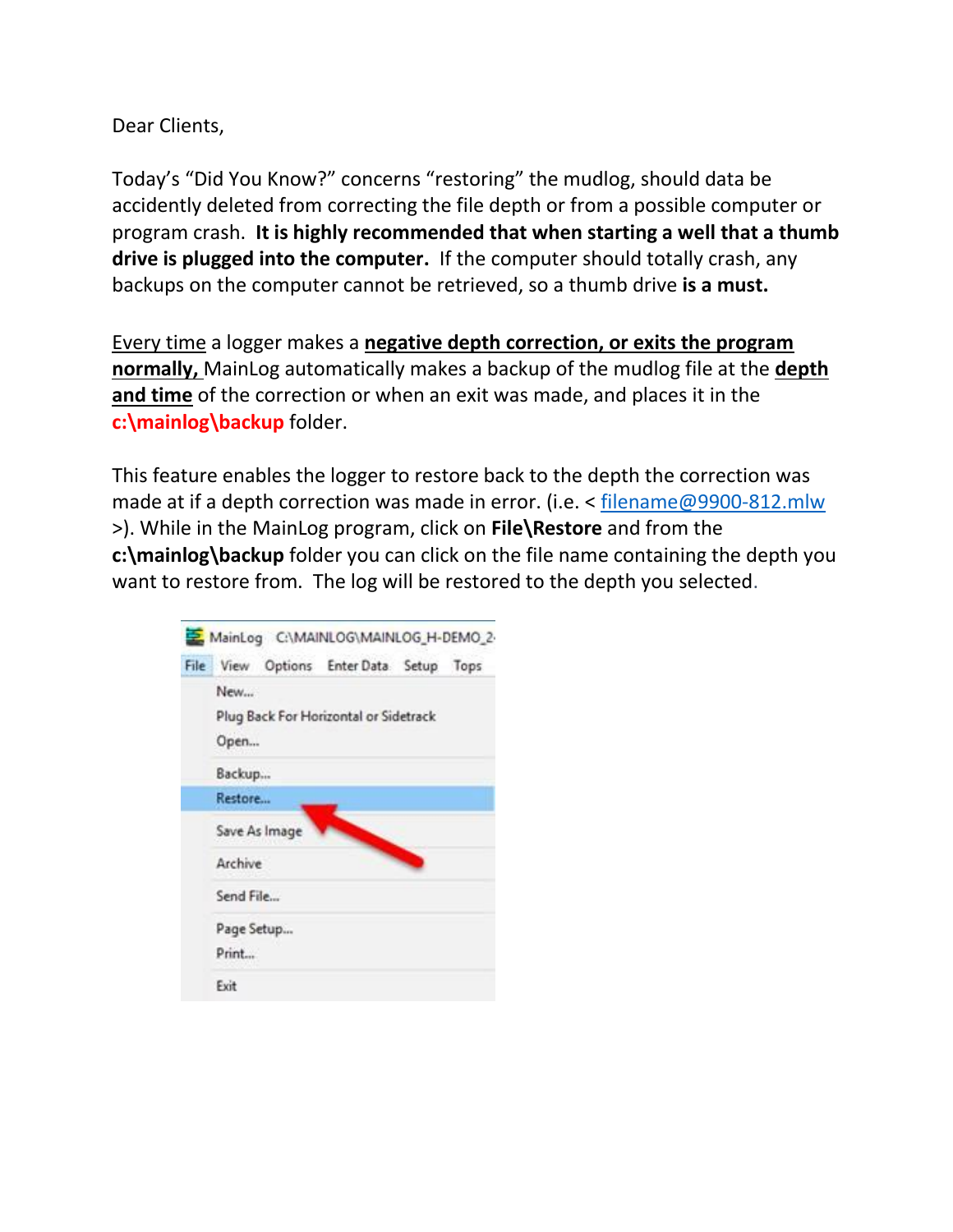| 臺 Open                                            |                                                             |
|---------------------------------------------------|-------------------------------------------------------------|
| Look in:<br>backup                                | ㄱ ← �� @ · @ •                                              |
| ́<br>Name                                         | Date modified                                               |
| 프 MAINLOG_H-DEMO_2-17@15064-1627-Exit.mlw         | 2/15/2017 4:26 PM                                           |
| 호 MAINLOG_H-DEMO_2-17@15064-1628-Exit.mlw         | 2/15/2017 4:27 PM                                           |
| [로 MAINLOG_H-DEMO_2-17@15064-1629-.mlw            | 2/15/2017 4:29 PM                                           |
| Size: 2.22 MB<br>€                                | Type: MainLog Data File<br>Date modified: 2/15/2017 4:29 PM |
| File name:<br>MAINLOG_H-DEMO_2-17@15064-1629-.mlw | Open                                                        |
| Files of type:<br>MainLog Files (*.mlw)           | Cancel                                                      |

If you've been backing up to your external thumb drive, (and you should be), you can also restore from there as well. If you're hard drive crashes you will be able to restore from the thumb drive to the last point that the file was backed up to. If you are unsure what to do call your supervisor or us at MainLog.

The first time you back up **you will need to select the Flash Drive you are backing up to.** *Backing up to the "C" drive will not help you if your hard drive crashes. You must back up to an external drive. (Recommend a USB flash drive) Be sure it is an external drive and not a partition on the computer's internal hard drive.*

| Backup                                    |                                                                                                                              |  |
|-------------------------------------------|------------------------------------------------------------------------------------------------------------------------------|--|
| Select Drive<br>$\vert \cdot \vert$<br>E۸ | $\overline{\triangledown}$ Backup Gas Charts<br>□ Backup Wits Charts<br>☑ Create ML_ file on drive<br>Last Backed Up<br>9600 |  |
|                                           | Backup<br>Cancel                                                                                                             |  |

Once the drive is selected and then backed-up, MainLog will automatically back up the file every 100 feet, **but will only backup** the mudlog file (.mlw), the Custom Track file (.mlx), the memo file (.mem), and the Horizontal Memo file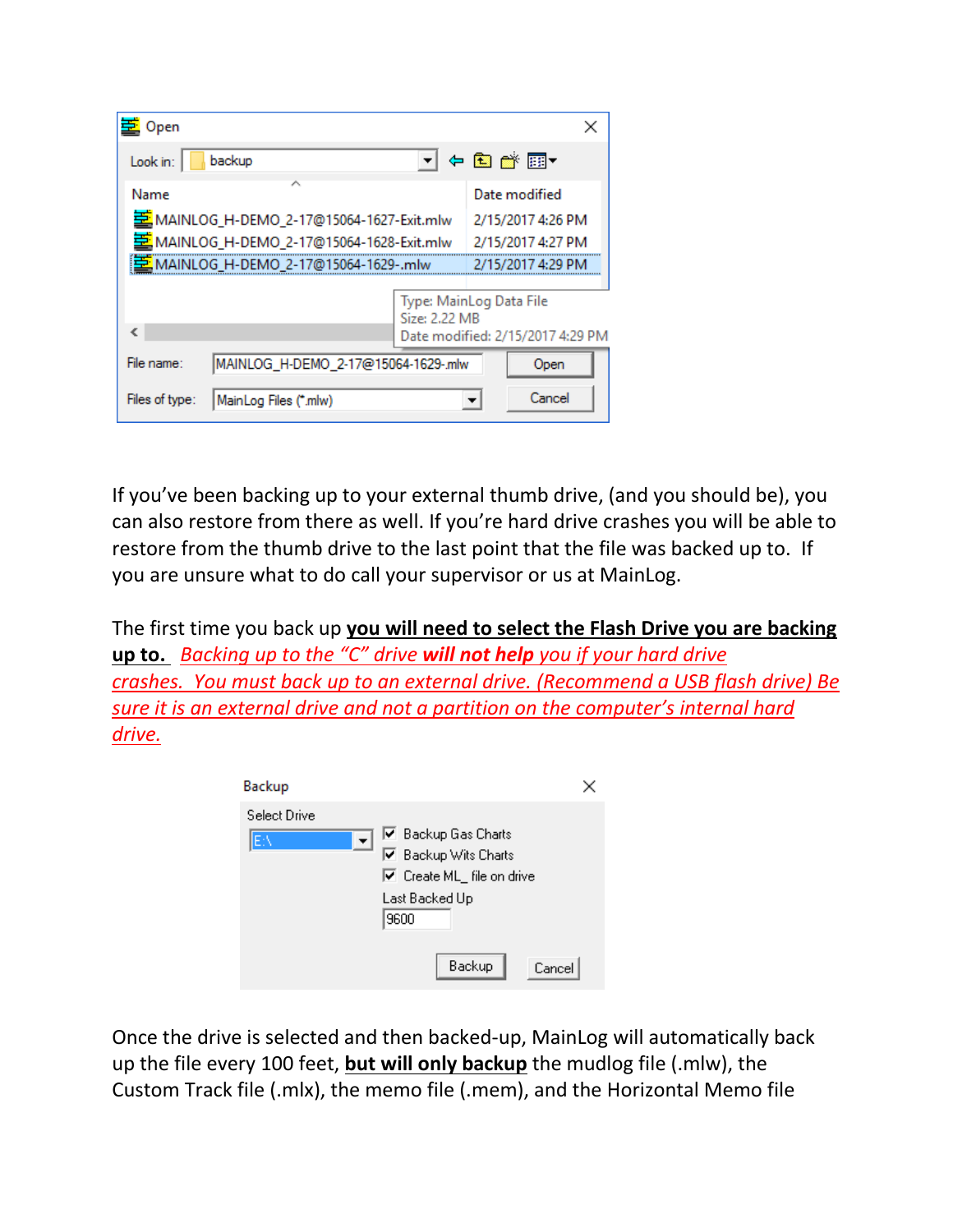(.hxt). **This will occur every 100 feet, as long as the flash or thumb drive remains plugged into the computer.** *The logger still needs to back-up manually*, a few times each tower, and at the begining of each tower, so other files associated with the well, such as, reports, header, color files, etc. are backed up.